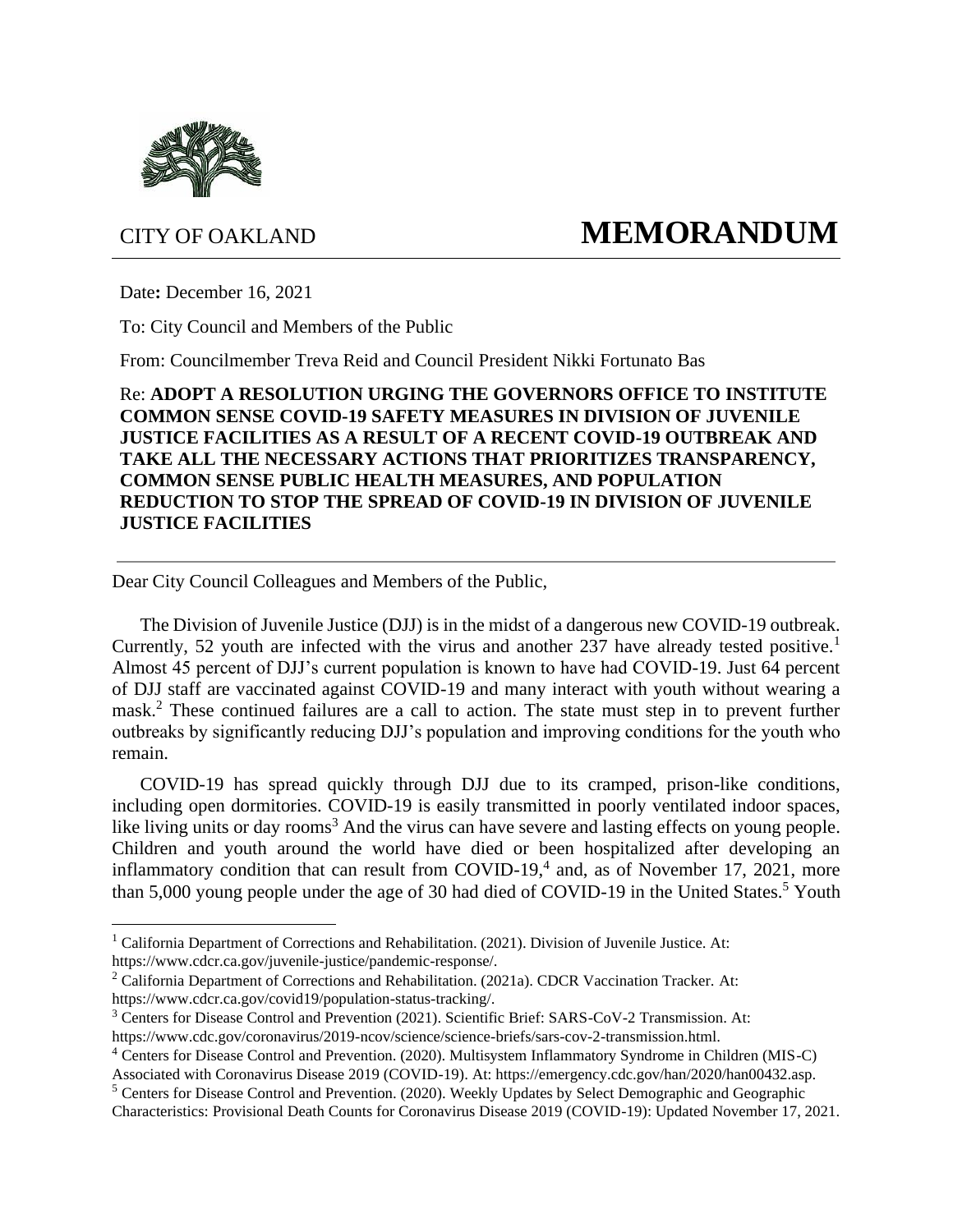who survive a serious infection may face a lifetime of health repercussions, such as irreversible damage to their lungs, heart, or brain.<sup>6</sup>

In addition to its physical risks, each new COVID-19 outbreak puts youth at risk of psychological harm. DJJ administrators rely on restrictive lockdowns as a first line of defense against new cases. This includes nearly around-the-clock isolation in cells as well as limitations on youths' access to school, recreation, or programming.<sup>7</sup> Research has shown that this kind of extended isolation takes a profound emotional toll on young people.<sup>8</sup>

Since the start of the pandemic, DJJ has withheld vital public health information, including the location of its largest outbreaks. This has left families in the dark and fearing for the safety of their youth. DJJ is now the only correctional system in the state, either juvenile or adult, that does not report facility-specific statistics, and it remains out of step with state-run youth correctional systems in states like Florida, Texas, New Jersey, and Maryland, which report detailed public health data by location.

This latest DJJ outbreak comes amid a new stage in the pandemic. As winter approaches, it is the responsibility of our state leaders to save lives and reduce the harmful collateral effects of future outbreaks. This duty is greatest in congregate settings, like DJJ, where Californians are living at heightened risk.

DJJ must shrink its population in order to reduce the need for isolation and keep youth safe from COVID-19. Given DJJ's design and communal living units, it is impossible for youth to maintain safe physical distances. In recognition of the dangers of congregate settings, California has released thousands of adults from CDCR institutions under State leadership. Yet DJJ's youth were excluded from these opportunities. To safeguard the mental health and physical well-being of youth, we urge the following immediate actions:

- Meaningfully reduce DJJ's population by offering early release to youth who are within six months of their parole date and/or youth who are medically vulnerable;
- Report COVID-19 data by facility, including vaccination statistics for youth and staff, testing numbers, and a timeline of positive and negative results dating to March 2020;
- Provide all youth and staff with adequate PPE and strictly enforce staff mask-wearing requirements:
- Require staff to meet the same threshold for entering the facilities as outside visitors<sup>9</sup> (full vaccination or a negative COVID test within the past 72 hours); and
- Provide youth and staff with high-quality educational information about the benefits of vaccination.

At: https://www.cdc.gov/nchs/nvss/vsrr/covid\_weekly/index.htm.

<sup>6</sup> Mayo Clinic. (2021). COVID-19 (coronavirus): Long-term effects. At: https://www.mayoclinic.org/diseasesconditions/coronavirus/in-depth/coronavirus-long-term-effects/art-20490351.

<sup>7</sup> Center on Juvenile and Criminal Justice. (2020). DJJ Fails to Protect Youth Amid COVID-19 Pandemic. At: http://www.cjcj.org/news/13019.

<sup>8</sup> Barnert, E.S. (2020). COVID-19 and Youth Impacted by Juvenile and Adult Criminal Justice Systems. *Pediatrics*, 146(2). At: https://publications.aap.org/pediatrics/article/146/2/e20201299/36868/COVID-19-and-Youth-Impactedby-Juvenile-and-Adult.

<sup>&</sup>lt;sup>9</sup> California Department of Corrections and Rehabilitation. (2021b). Visiting During COVID-19. At: https://www.cdcr.ca.gov/juvenile-justice/visiting-during-covid/.